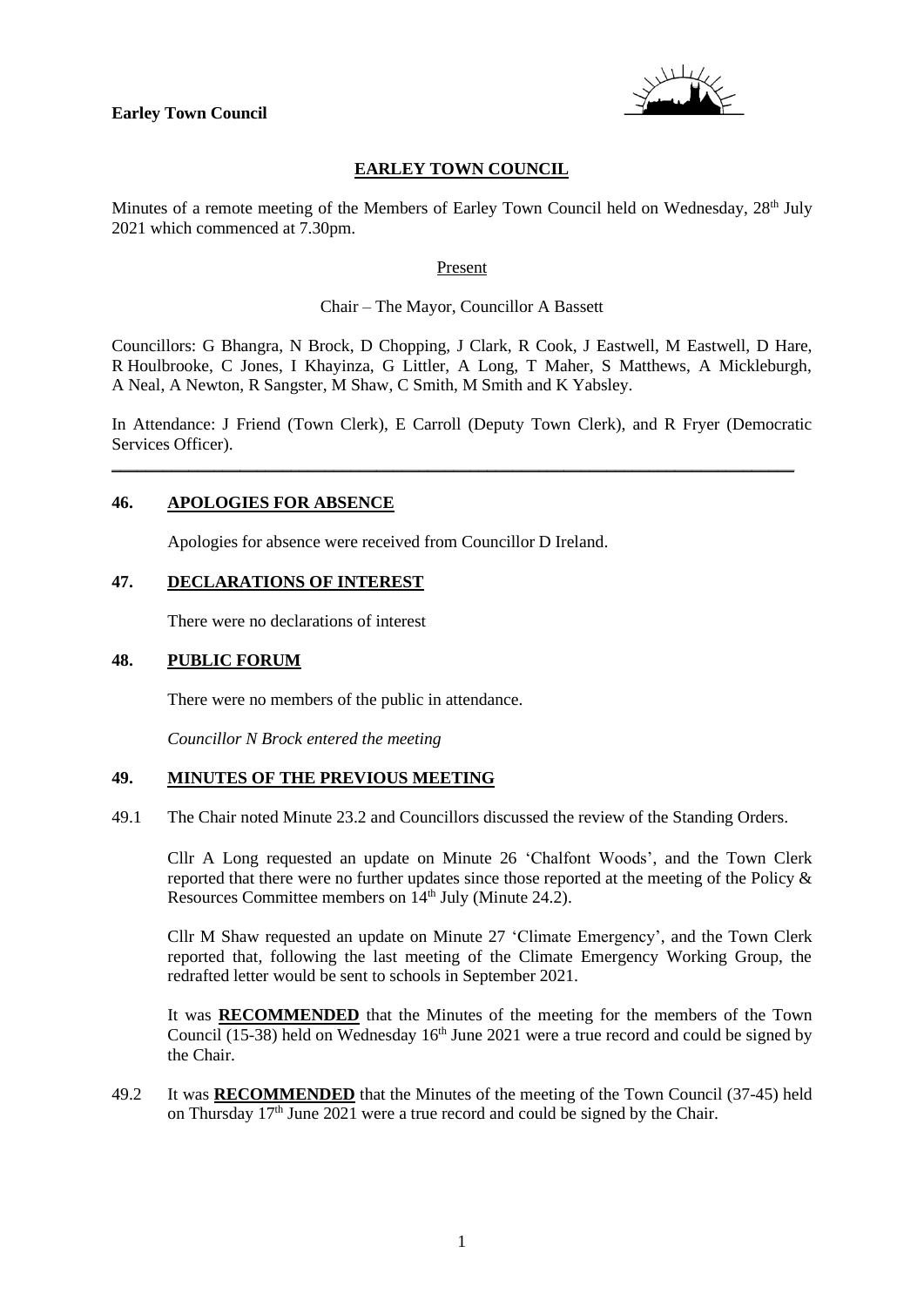# **50. TOWN MAYOR'S COMMUNICATIONS**

The Town Mayor reported that she had met with the Wednesday Volunteers whilst they were carrying out work at the allotments. On behalf of the Town Council, she had thanked them for their hard work and enthusiasm.

She expressed her desire to raise the profile of the Town Mayor and that she hoped to be able to attend more events as restrictions were being lifted. The Town Clerk confirmed that the Town Mayor's request for a dedicated page to be added to the Council's website encouraging local groups and organisations to invite the Town Mayor to their meetings and events was in the process of being organised. The Town Mayor announced her intention to visit the Youth Angling Project over the summer.

*Councillor G Bhangra entered the meeting*

# **51. COMMITTEE REPORTS**

### 51.1 Amenities & Leisure Committee

Councillor A Newton presented the draft Minutes of the meeting for the members of the Amenities & Leisure Committee held on the 30<sup>th</sup> June 2021. She noted Minute 21 'Culver Lane Allotments' and requested an update on the earth pile. The Deputy Town Clerk reported that she had contacted the resident, and he had made arrangements for the earth to be removed by the builders. The work had been overseen by the Senior Park Ranger. Cllr A Newton asked if any progress had been made on Minute 23 'Green Fair'. The Town Clerk reported that the budget had been approved by the members of the Policy & Resources Committee on  $14<sup>th</sup>$  July (Minute 29) and that meetings were being arranged. Cllr A Newton noted Minute 24 'Tree Register', and Cllr T Maher reported that the draft terms of reference had been drawn up and that he was intending to schedule a meeting for the working party in August. Councillors enquired as to the popularity of the Youth Angling Project (Minute 25). The Town Clerk noted that the organisers were Reading FC Community Trust, but that her understanding was that the project had been oversubscribed.

The draft Minutes of the meeting for the members of the Amenities  $\&$  Leisure Committee held on  $30<sup>th</sup>$  June 2021 (Minutes 16-31) were received.

## 51.2 Planning Committee

Councillor G Littler presented the Minutes of the meeting for the members of the Planning Committee held on 8<sup>th</sup> June 2021, the Minutes of the extraordinary meeting for the members of the Planning Committee held on 22nd June 2021, and the draft Minutes of the meeting for the members of the Planning Committee held on 6<sup>th</sup> July 2021. Councillor M Eastwell wished to thank the Planning Committee for their comprehensive response to Planning Application 211686, and Cllr G Littler expressed his thanks to the Planning Advisor for his support with this.

The Minutes of the meetings for the members of the Planning Committee held on  $8<sup>th</sup>$  June 2021 (Minutes 18-33), 22<sup>nd</sup> June 2021 (Minutes 34-38) and 6<sup>th</sup> July 2021 (Minutes 39-56) were received.

#### 51.3 Policy & Resources Committee

Councillor C Jones presented the draft Minutes of the meeting for the members of the Policy  $\&$  Resources Committee held on 14<sup>th</sup> July 2021. He noted Minute 26 'Financial Update' with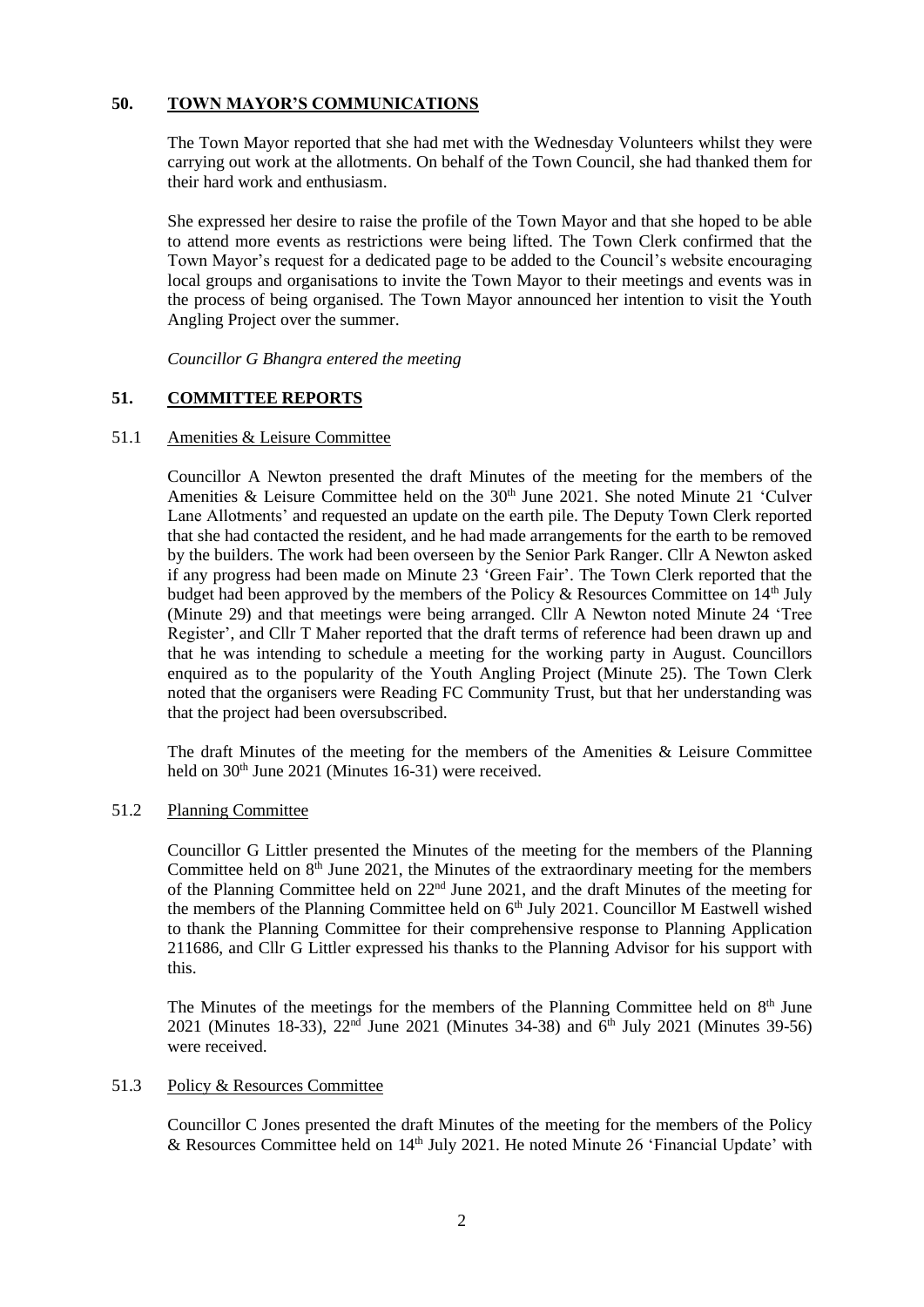reference to the Earley Station footbridge, a matter which would be further discussed at this meeting under agenda item 11.

The draft Minutes of the meeting of members of the Policy & Resources Committee held on 14th July 2021 (Minutes 21-39) were received.

## **52. REPRESENTATIVES TO OTHER BODIES**

### 52.1 Wokingham Job Support Centre

Councillor A Mickleburgh presented his report on the Wokingham Job Support Centre virtual AGM and noted that the organisation wished to express its thanks to Earley Town Council for its support over the years.

# **53. COVID-19 - UPDATE**

### 53.1 Community Centres

Members noted that, following the lifting of government restrictions, the Town Council was recommending that face coverings be worn in its public buildings and that hirers continue to observe ventilation, hand washing and other recommended practices. The Town Clerk reported that, with regard to numbers at events, hirers were being dealt with on an individual basis, and that party bookings were not currently being accepted.

# 53.2 Council Offices and Helpshop

Councillors noted that, following the lifting of government restrictions, the Town Council was continuing with all of the measures previously put in place to protect the health and welfare of staff. Visitors to the Helpshop were being requested to continue wearing a face covering when attending the site.

## **54. DELEGATION OF POWERS**

#### 54.1 Use of Delegated Powers

Members received a report detailing the use of delegated powers since the last meeting of the Council on  $16<sup>th</sup>$  June  $2021$ .

# 54.2 Full Council

Members considered the continuing impact of the pandemic on the Council's ability to hold all meetings face to face whilst ensuring the safety of all participants. The Chair noted that continuing the schedule of delegated powers did not preclude the holding of physical meetings provided these could be held safely. Councillors discussed the 6-month rule [Local Government Act 1972 s85 (1)] and its potential impact on Earley Town Councillors. The Town Clerk is considering a range of solutions and will advise accordingly. After discussion it was

**RECOMMENDED** that the schedule of delegated powers detailed in Minutes 7, 7.1 and 7.2 'Delegated Powers' at the Annual Meeting of the Council,  $4<sup>th</sup>$  May 2021, be continued. The continued adoption of the scheme to be reviewed again at the next meeting of full Council.

# **55. CITIZENS ADVICE WOKINGHAM – FUNDING REQUEST**

Councillors considered the request from Citizens Advice Wokingham for a grant to support the purchase and running of a mobile advice unit, as discussed at the meeting for members of the Policy & Resources Committee on  $14<sup>th</sup>$  July 2021. Councillor C Jones reported on his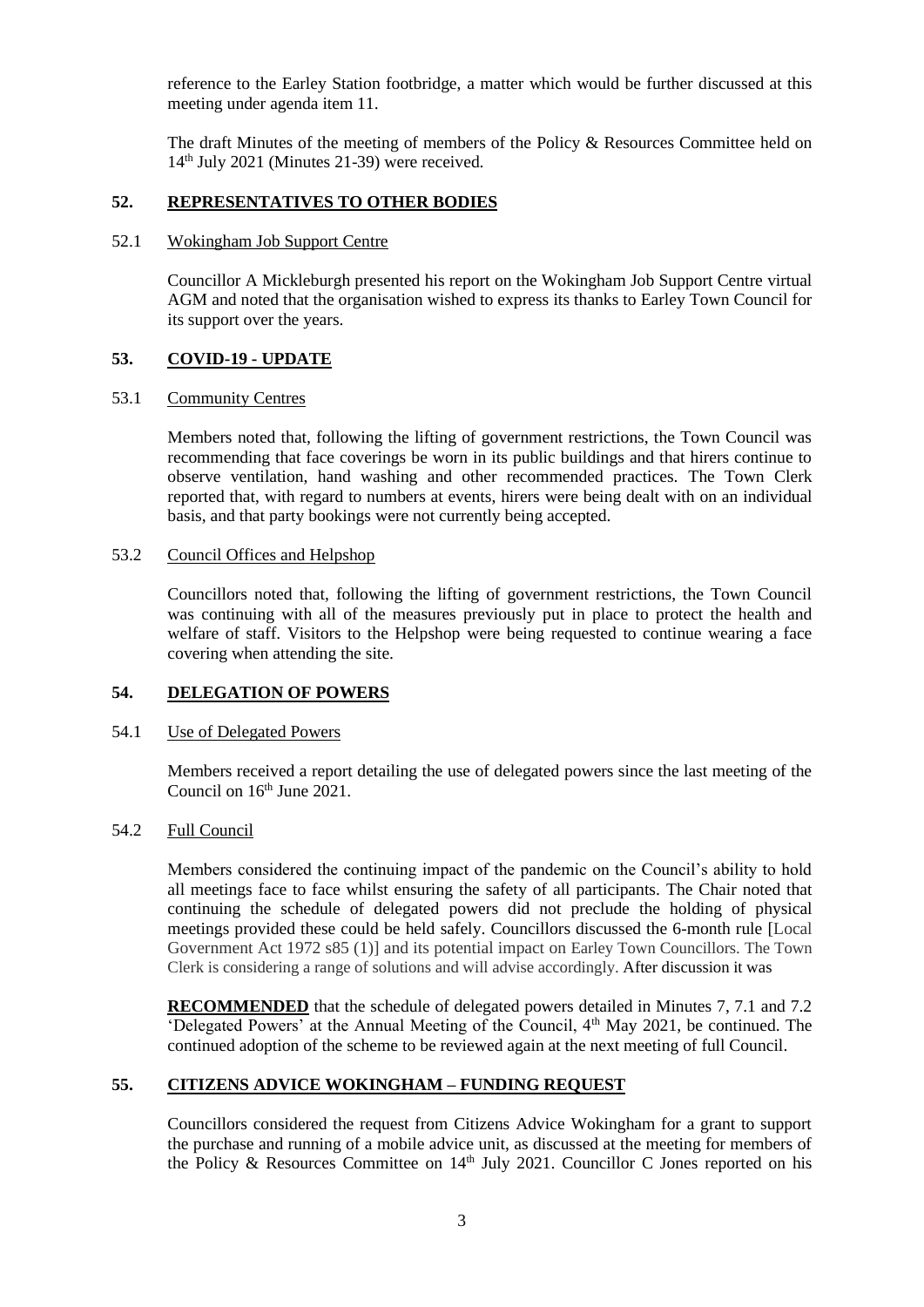discussion with Jake Morrison, CEO of Citizens Advice Wokingham, who had advised that the van should be ready for use sometime in September. Members were keen to support the work of CAB. It was

**RECOMMENDED** that Earley Town Council provide a grant of £3,000 to Citizens Advice Wokingham to support the purchase and running of a mobile advice unit. It was agreed that £1,000 should come from the Grants Budget and the remaining £2,000 be taken from general reserves.

# **56. MAYS LANE CEMETERY**

The Town Clerk provided an update on the matter of Wokingham Borough Council's intention to replace the footbridge at Earley train station and the potential impact on both Mays Lane Cemetery and the Town Council's plans to extend the burial ground. The Town Clerk reported that WBC officers had refused to meet with the Town Council to discuss the matter, even though the current footbridge pillars are on Earley Town Council land, and the only information available was a document WBC had mistakenly posted on the planning portal which suggested the impact could be significant. Councillors were frustrated by this continuing lack of communication on the part of the borough council.

Councillors expressed an interest in visiting the site with the Town Clerk to better understand the situation. It was noted that the preliminary phase actions of the cemetery extension had been completed but the next phase would involve a substantial amount of work and expenditure. Members were united in their dissatisfaction with WBC's actions. It was

**RECOMMENDED** that a formal letter be sent to Wokingham Borough Council demanding a site meeting between borough officers, the Chair of the Town Council, the Leader and the Town Clerk.

# **57. BULMERSHE PARK – TOWN GREEN PROPOSAL**

Councillors considered a proposal from the Friends of Bulmershe Open Space that Earley Town Council petition Wokingham Borough Council to designate Bulmershe Park as a Town Green. It was noted that Woodley Town Council would also be considering this matter at its next meeting. The sequencing of the support was considered and the Town Clerk suggested that if the proposal was agreed by the Town Council, the Friends of Bulmershe Open Space could co-ordinate the timing of the letters of petition. It was

**RECOMMENDED** that Earley Town Council agree to petition Wokingham Borough Council to designate Bulmershe Park as a Town Green.

# **58. LOCAL CYCLING & WALKING INFRASTRUCTURE PLAN**

Members noted that comments were invited on WBC's draft Local Cycling & Walking Infrastructure Plan. In view of the short timescale for the submission of comments, and the comprehensive document which the working group had already produced and submitted, consideration was given to authorising the LCWIP working group to respond to this consultation. It was

**RECOMMENDED** that the Local Cycling & Walking Infrastructure Plan working group be authorised to submit a response to Wokingham Borough Council's draft Local Cycling & Walking Infrastructure Plan.